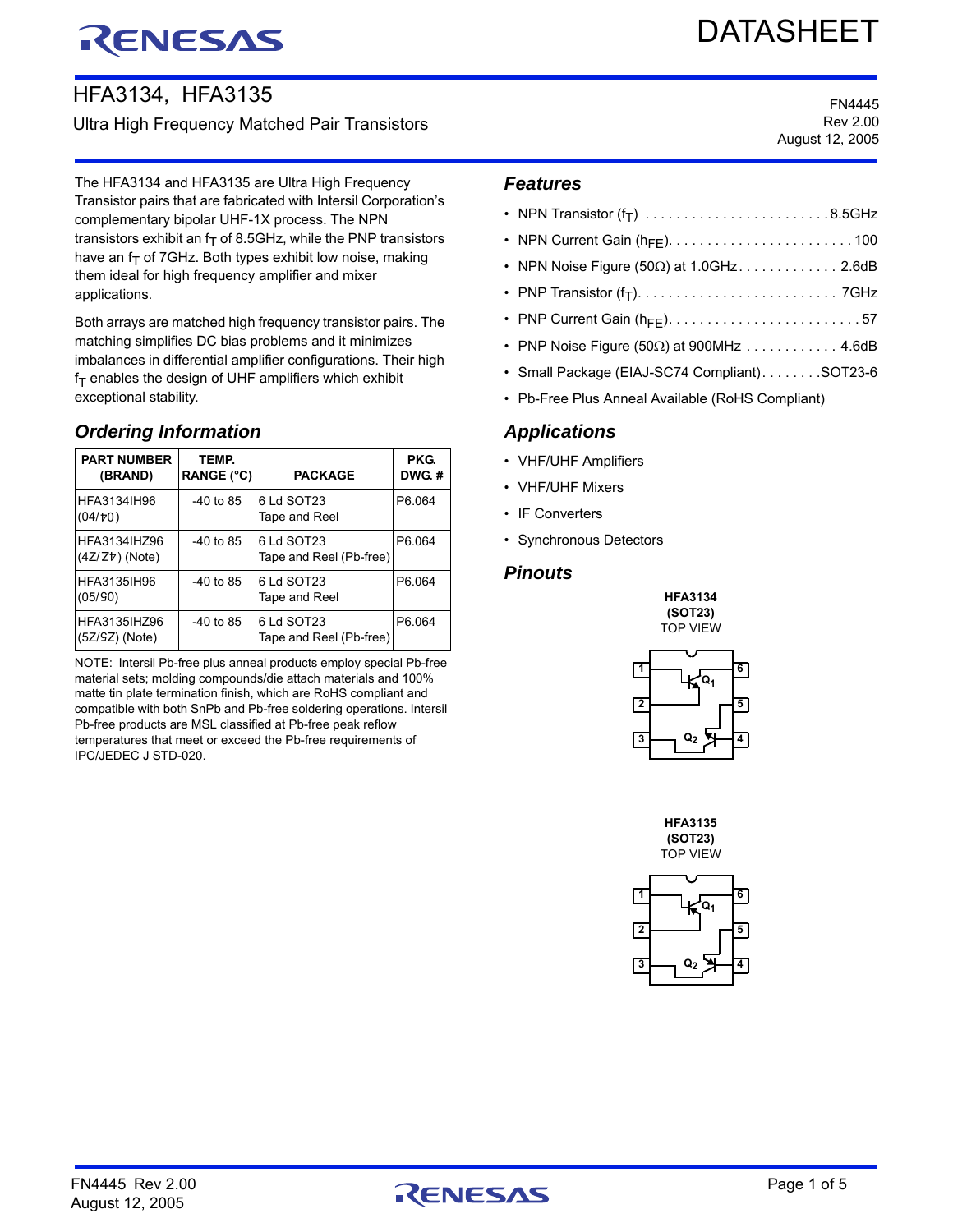#### Absolute Maximum Ratings **Thermal Information**

| Collector to Emitter Voltage ( $R_B \le 10k\Omega$ to GND) 11V |
|----------------------------------------------------------------|
|                                                                |
|                                                                |
|                                                                |
| 26mA at $T_{\rm J} = 125^{\circ}$ C                            |
|                                                                |
| <b>ESD Rating</b>                                              |
|                                                                |
| (Per MIL-STD-883 Method 3015.7)                                |

#### **Operating Conditions**

Temperature Range . . . . . . . . . . . . . . . . . . . . . . . . . . .-40°C to 85°C

| Thermal Resistance (Typical, Note 1)                 | $\theta_{IA}$ (°C/W) |
|------------------------------------------------------|----------------------|
|                                                      | 350                  |
|                                                      |                      |
| Maximum Junction Temperature (Plastic Package) 150°C |                      |
|                                                      |                      |
| Maximum Lead Temperature 300°C                       |                      |
| (Soldering 10s, Lead Tips Only)                      |                      |

*CAUTION: Stresses above those listed in "Absolute Maximum Ratings" may cause permanent damage to the device. This is a stress only rating and operation of the device at these or any other conditions above those indicated in the operational sections of this specification is not implied.*

NOTES:

- 1.  $\theta$ <sub>JA</sub> is measured with the component mounted on an evaluation PC board in free air.
- 2. If a transistor is used in a diode configuration, the collector must be connected to the base to avoid exceeding the maximum base current specification.

#### **Electrical Specifications**  $T_A = 25^\circ \text{C}$

| <b>PARAMETER</b>                                                           | <b>SYMBOL</b>    | <b>TEST CONDITIONS</b>                                 | (NOTE 3)<br><b>TEST</b><br><b>LEVEL</b> | <b>MIN</b>               | <b>TYP</b>     | <b>MAX</b>               | <b>UNITS</b>  |
|----------------------------------------------------------------------------|------------------|--------------------------------------------------------|-----------------------------------------|--------------------------|----------------|--------------------------|---------------|
| DC CHARACTERISTICS FOR HFA3134 (NPN)                                       |                  |                                                        |                                         |                          |                |                          |               |
| Collector to Base Breakdown Voltage                                        | $V_{(BR)CBO}$    | $I_C = 10 \mu A$ , $I_E = 0$                           | Α                                       | 12                       | 21             | $\overline{\phantom{a}}$ | V             |
| Collector to Emitter Breakdown Voltage                                     | $V_{(BR)CEO}$    | $I_C = 100 \mu A$ , $I_B = 0$                          | A                                       | 4                        | 9              | $\blacksquare$           | $\vee$        |
|                                                                            | $V_{(BR)CER}$    | $I_C$ = 100μA, R <sub>B</sub> = 10kΩ                   | $\overline{A}$                          | 11                       | 17             | $\overline{a}$           | $\vee$        |
| Emitter to Base Breakdown Voltage (Note 4)                                 | $V_{(BR)EBO}$    | $I_E = 10 \mu A$ , $I_C = 0$                           | B                                       | $\overline{\phantom{a}}$ | 6              | $\overline{\phantom{a}}$ | $\vee$        |
| Collector-Cutoff-Current                                                   | <sup>I</sup> CEO | $V_{CF} = 6V, I_B = 0$                                 | Α                                       | $-5$                     | $\overline{a}$ | 5                        | nA            |
| Collector-Cutoff-Current                                                   | <b>ICBO</b>      | $V_{CB} = 8V, IE = 0$                                  | A                                       | $-5$                     | $\overline{a}$ | 5                        | nA            |
| Emitter-Cutoff-Current (Note 5)                                            | <b>IEBO</b>      | $V_{EB} = 1V$ , $I_C = 0$                              | B                                       | $\overline{\phantom{0}}$ | $\mathbf{1}$   | $\overline{\phantom{a}}$ | pA            |
| Collector to Collector Leakage                                             |                  |                                                        | $\mathsf{C}$                            | $\overline{\phantom{a}}$ | 1              |                          | nA            |
| <b>Collector to Emitter Saturation Voltage</b>                             | VCE(SAT)         | $I_C = 10 \text{mA}, I_B = 1 \text{mA}$                | A                                       | $\overline{\phantom{a}}$ | 95             | 250                      | mV            |
| Base to Emitter Voltage (Note 5)                                           | V <sub>BE</sub>  | $I_C = 10mA$ , $V_{CE} = 2V$                           | Α                                       | $\overline{\phantom{a}}$ | 780            | 1000                     | mV            |
| Q <sub>1</sub> to Q <sub>2</sub> Base to Emitter Voltage Match<br>(Note 5) | $\Delta V_{BE}$  | $I_C = 10mA$ , $V_{CE} = 2V$                           | Α                                       | $\overline{\phantom{a}}$ | 1.2            | 6                        | mV            |
|                                                                            |                  | $I_C = 1mA$ , $V_{CE} = 2V$                            | A                                       | $\overline{\phantom{a}}$ | 1.0            | 6                        | mV            |
|                                                                            |                  | $I_C = 0.1 \text{mA}$ , $V_{CE} = 2V$                  | Α                                       | $\overline{a}$           | 0.7            | 6                        | mV            |
| Base to Emitter Voltage Drift                                              |                  | $I_{C} = 10mA$                                         | $\mathsf{C}$                            | $\overline{\phantom{a}}$ | $-1.5$         | $\overline{\phantom{a}}$ | mV/°C         |
| DC Forward-Current Transfer Ratio                                          | h <sub>FE</sub>  | $I_C = 10mA$ , $V_{CE} = 2V$                           | A                                       | 48                       | 80             | 200                      |               |
| (Note 5)                                                                   |                  | $I_C = 1mA$ , $V_{CE} = 2V$                            | A                                       | 48                       | 87             | 200                      |               |
|                                                                            |                  | $I_C = 0.1$ mA, $V_{CE} = 2V$                          | Α                                       | 48                       | 90             | 200                      |               |
|                                                                            |                  | $I_C = 10mA, V_{CE} = 5V$                              | Α                                       | 48                       | 96             | 200                      |               |
|                                                                            |                  | $I_C = 1 \text{mA}$ , $V_{CE} = 5V$                    | A                                       | 48                       | 96             | 200                      |               |
|                                                                            |                  | $I_C = 0.1$ mA, $V_{CE} = 5V$                          | Α                                       | 48                       | 100            | 200                      |               |
| Q <sub>1</sub> to Q <sub>2</sub> Current Transfer Ratio Match              | $\Delta h$ FE    | $1mA \leq I_C \leq 10mA$ ,<br>$1V \leq V_{CE} \leq 5V$ | Α                                       | $\overline{a}$           | 2              | 8                        | $\frac{0}{0}$ |
| Early Voltage                                                              | $V_A$            | $I_C = 1 \text{mA}, \Delta V_{CE} = 3V$                | Α                                       | 20                       | 30             | $\overline{\phantom{a}}$ | $\vee$        |

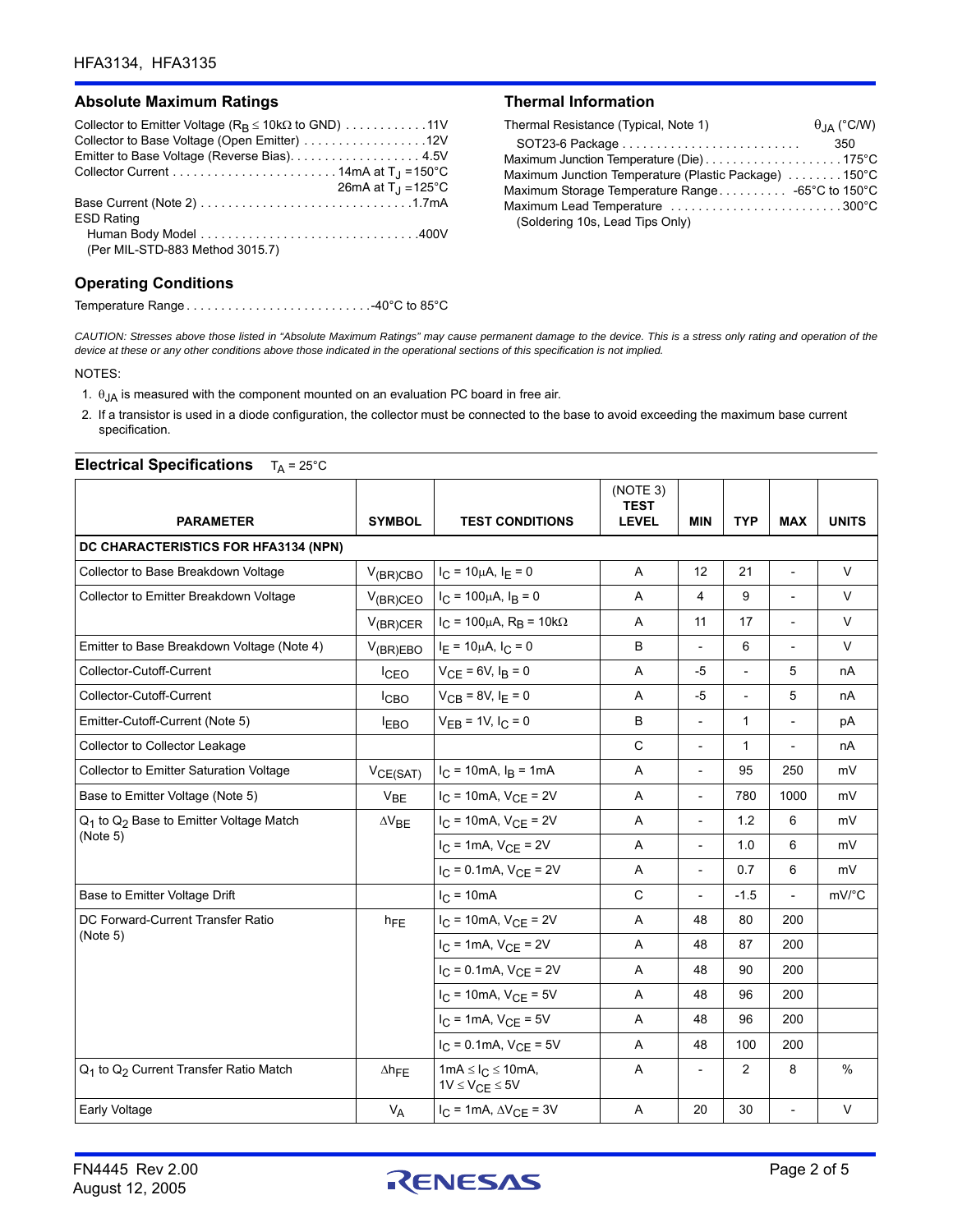# **Electrical Specifications**  $T_A = 25^\circ \text{C}$  (Continued)

|                                |                                           |                                                                                          | (NOTE 3)<br><b>TEST</b> |                          |            |                          |              |  |  |
|--------------------------------|-------------------------------------------|------------------------------------------------------------------------------------------|-------------------------|--------------------------|------------|--------------------------|--------------|--|--|
| <b>PARAMETER</b>               | <b>SYMBOL</b>                             | <b>TEST CONDITIONS</b>                                                                   | <b>LEVEL</b>            | <b>MIN</b>               | <b>TYP</b> | <b>MAX</b>               | <b>UNITS</b> |  |  |
|                                | DYNAMIC CHARACTERISTICS FOR HFA3134 (NPN) |                                                                                          |                         |                          |            |                          |              |  |  |
| Noise Figure                   | <b>NF</b>                                 | f = 1.0GHz, $I_C$ = 10mA,<br>$1V \leq V_{\text{CF}} \leq 5V$ , $Z_{\text{S}} = 50\Omega$ | B                       |                          | 2.4        |                          | dB           |  |  |
|                                |                                           | f = 1.0GHz, $I_C$ = 1mA,<br>$1V \le V_{\text{CF}} \le 5V$ , $Z_{\text{S}} = 50\Omega$    | B                       | $\overline{\phantom{0}}$ | 2.6        | $\overline{\phantom{0}}$ | dB           |  |  |
| Current Gain-Bandwidth Product | $f_T$                                     | $I_{C}$ = 10mA, $V_{CF}$ = 5V                                                            | B                       | $\overline{\phantom{a}}$ | 8.5        | $\overline{\phantom{a}}$ | GHz          |  |  |
| (Note 5)                       |                                           | $I_C = 1 \text{mA}$ , $V_{CE} = 5V$                                                      | B                       | $\overline{\phantom{a}}$ | 3          | $\overline{\phantom{a}}$ | GHz          |  |  |
| Power Gain-Bandwidth Product   | f <sub>MAX</sub>                          | $I_C = 10mA$ , $V_{CE} = 5V$                                                             | B                       | $\overline{\phantom{0}}$ | 7.5        | $\overline{\phantom{a}}$ | GHz          |  |  |
| Base to Emitter Capacitance    |                                           | $V_{BF} = -0.5V$                                                                         | B                       | $\overline{a}$           | 600        | $\overline{\phantom{a}}$ | fF           |  |  |
| Collector to Base Capacitance  |                                           | $V_{CR}$ = 3V                                                                            | B                       | $\overline{\phantom{a}}$ | 500        | $\overline{\phantom{0}}$ | fF           |  |  |

# **Electrical Specifications** T<sub>A</sub> = 25°C

| <b>PARAMETER</b>                                               | <b>SYMBOL</b>        | <b>TEST CONDITIONS</b>                                     | (NOTE 3)<br><b>TEST</b><br><b>LEVEL</b> | <b>MIN</b>               | <b>TYP</b>     | <b>MAX</b>               | <b>UNITS</b>        |  |
|----------------------------------------------------------------|----------------------|------------------------------------------------------------|-----------------------------------------|--------------------------|----------------|--------------------------|---------------------|--|
| DC CHARACTERISTICS FOR HFA3135 (PNP)                           |                      |                                                            |                                         |                          |                |                          |                     |  |
| Collector to Base Breakdown Voltage                            | $V_{(BR)CBO}$        | $I_C = -10\mu A$ , $I_E = 0$                               | A                                       | 12                       | 21             | $\overline{a}$           | $\vee$              |  |
| Collector to Emitter Breakdown Voltage                         | $V_{(BR)CEO}$        | $I_C = -100\mu A$ , $I_B = 0$                              | A                                       | $\overline{4}$           | 14             | $\overline{a}$           | $\vee$              |  |
|                                                                | $V_{(BR)CER}$        | $I_C = -100 \mu A$ , $R_B = 10 k \Omega$                   | A                                       | 11                       | 23             | $\overline{\phantom{0}}$ | $\vee$              |  |
| Emitter to Base Breakdown Voltage (Note 4)                     | $V_{(BR)EBO}$        | $I_E = -10\mu A$ , $I_C = 0$                               | B                                       | $\overline{a}$           | 5              | $\overline{\phantom{a}}$ | $\vee$              |  |
| Collector-Cutoff-Current                                       | <b>ICEO</b>          | $V_{CE}$ = -6V, $I_B$ = 0                                  | Α                                       | $-5$                     | $\blacksquare$ | 5                        | nA                  |  |
| Collector-Cutoff-Current                                       | I <sub>CBO</sub>     | $V_{CB} = -8V, I_F = 0$                                    | Α                                       | $-5$                     | $\frac{1}{2}$  | 5                        | nA                  |  |
| Emitter-Cutoff-Current                                         | <b>LEBO</b>          | $V_{EB}$ = -1V, $I_C$ = 0                                  | B                                       | $\overline{\phantom{0}}$ | <b>TBD</b>     | $\overline{a}$           | pA                  |  |
| Collector to Collector Leakage                                 |                      |                                                            | B                                       | $\overline{a}$           | 1              |                          | nA                  |  |
| <b>Collector to Emitter Saturation Voltage</b>                 | $V_{CE(SAT)}$        | $I_C = -10mA$ , $I_B = -1mA$                               | A                                       | $\overline{\phantom{0}}$ | 150            | 250                      | mV                  |  |
| <b>Base to Emitter Voltage</b>                                 | V <sub>BE</sub>      | $I_C = -10mA$ , $V_{CE} = -2V$                             | Α                                       | $\overline{a}$           | 850            | 1000                     | mV                  |  |
| Q <sub>1</sub> to Q <sub>2</sub> Base to Emitter Voltage Match | $\Delta V_{BE}$      | $I_C = -10mA$ , $V_{CE} = -2V$                             | A                                       |                          | $\mathbf{1}$   | 6                        | mV                  |  |
|                                                                |                      | $I_C = -1mA$ , $V_{CE} = -2V$                              | A                                       | $\overline{a}$           | $\mathbf{1}$   | 6                        | mV                  |  |
|                                                                |                      | $I_C = -0.1$ mA, $V_{CE} = -2V$                            | A                                       | $\overline{a}$           | $\overline{2}$ | 6                        | mV                  |  |
| DC Forward-Current Transfer Ratio                              | $h_{FE}$             | $I_C = -10mA$ , $V_{CE} = -2V$                             | Α                                       | 15                       | 40             | 125                      |                     |  |
|                                                                |                      | $I_C = -1mA$ , $V_{CE} = -2V$                              | Α                                       | 15                       | 47             | 125                      |                     |  |
|                                                                |                      | $I_C = -0.1mA$ , $V_{CE} = -2V$                            | Α                                       | 15                       | 52             | 125                      |                     |  |
|                                                                |                      | $I_C = -10mA$ , $V_{CE} = -5V$                             | Α                                       | 15                       | 47             | 125                      |                     |  |
|                                                                |                      | $I_C = -1mA$ , $V_{CE} = -5V$                              | A                                       | 15                       | 53             | 125                      |                     |  |
|                                                                |                      | $I_C = -0.1$ mA, $V_{CE} = -5V$                            | A                                       | 15                       | 57             | 125                      |                     |  |
| Q <sub>1</sub> to Q <sub>2</sub> Current Gain Match            | $\Delta h$ FE        | $-1mA \leq l_C \leq -10mA$ ,<br>$-1V \leq V_{CE} \leq -5V$ | Α                                       |                          | 1              | 8                        | $\%$                |  |
| Early Voltage                                                  | <b>V<sub>A</sub></b> | $I_C = -1mA$ , $\Delta V_{CE} = -3V$                       | A                                       | 15                       | 24             | $\overline{\phantom{0}}$ | $\vee$              |  |
| Base to Emitter Voltage Drift                                  |                      | $I_{C} = -10mA$                                            | $\mathsf C$                             | $\overline{\phantom{0}}$ | $-1.4$         | $\overline{a}$           | $mV$ <sup>°</sup> C |  |

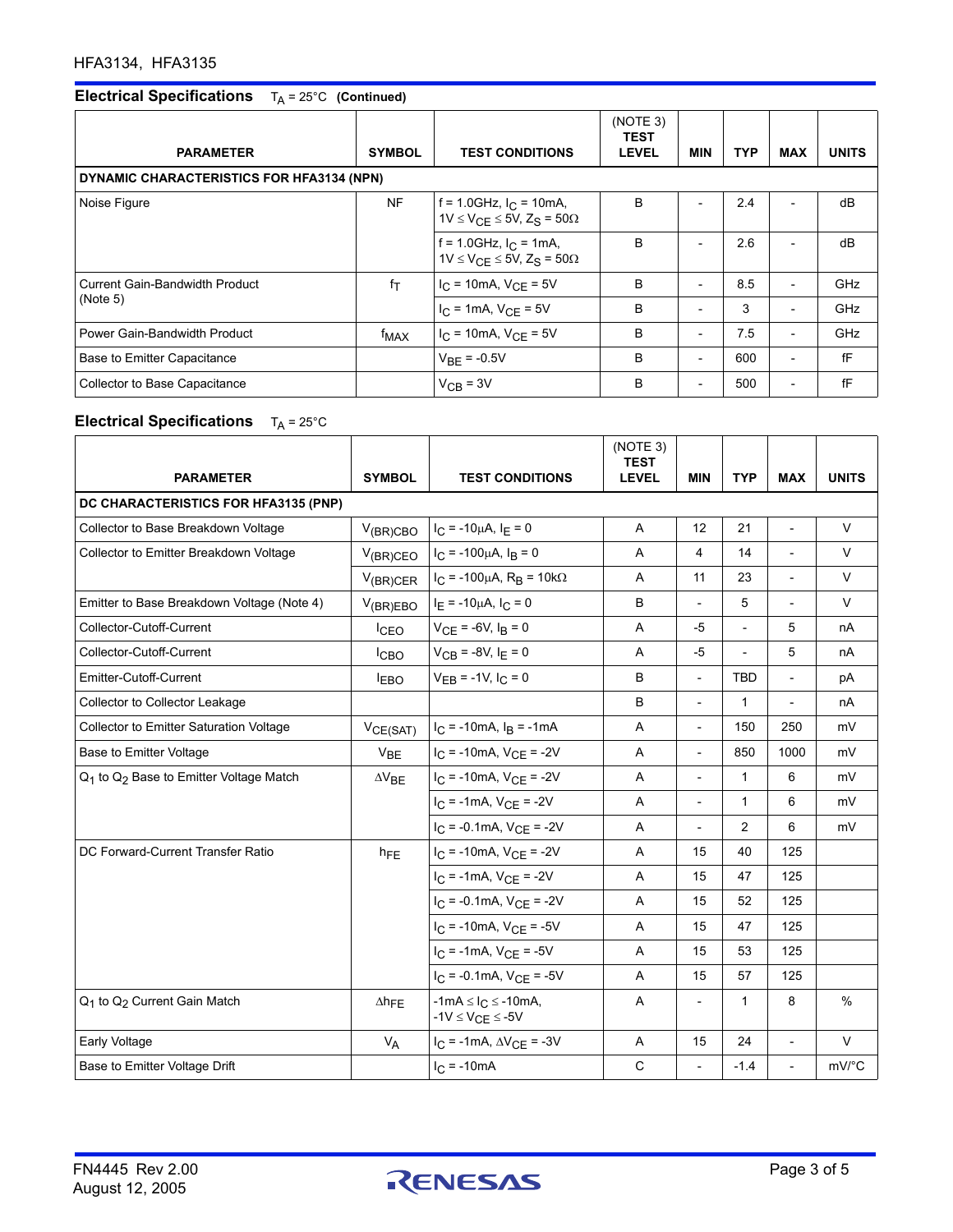# **Electrical Specifications** T<sub>A</sub> = 25°C (Continued)

| <b>PARAMETER</b>                          | <b>SYMBOL</b>    | <b>TEST CONDITIONS</b>                                                               | (NOTE 3)<br><b>TEST</b><br><b>LEVEL</b> | <b>MIN</b>               | <b>TYP</b> | <b>MAX</b>               | <b>UNITS</b> |  |
|-------------------------------------------|------------------|--------------------------------------------------------------------------------------|-----------------------------------------|--------------------------|------------|--------------------------|--------------|--|
| DYNAMIC CHARACTERISTICS FOR HFA3135 (PNP) |                  |                                                                                      |                                         |                          |            |                          |              |  |
| Noise Figure                              | <b>NF</b>        | f = 900MHz, $I_C$ = -10mA,<br>$-1V \le V_{\text{CF}} \le -5V$ , Z <sub>S</sub> = 50Ω | B                                       |                          | 5.2        | $\overline{a}$           | dB           |  |
|                                           |                  | f = 900MHz, $I_C$ = -1mA,<br>$-1V \leq V_{CE} \leq -5V$ , $Z_S = 50\Omega$           | B                                       | $\overline{\phantom{0}}$ | 4.6        | $\overline{\phantom{0}}$ | dB           |  |
| Current Gain-Bandwidth Product            | $f_T$            | $I_C = -10mA$ , $V_{CE} = -5V$                                                       | B                                       | $\overline{\phantom{a}}$ | 7          | $\overline{\phantom{a}}$ | GHz          |  |
| Power Gain-Bandwidth Product              | f <sub>MAX</sub> | $I_{C}$ = -10mA, $V_{CF}$ = -5V                                                      | B                                       | $\overline{\phantom{a}}$ | TBD        | $\overline{\phantom{a}}$ | GHz          |  |
| Base to Emitter Capacitance               |                  | $V_{\text{RF}}$ = 0.5V                                                               | B                                       | $\overline{\phantom{a}}$ | 550        | $\overline{\phantom{a}}$ | fF           |  |
| Collector to Base Capacitance             |                  | $V_{CB}$ = -3V                                                                       | B                                       | $\overline{\phantom{a}}$ | 400        | $\overline{\phantom{a}}$ | fF           |  |

NOTES:

3. Test Level: A. Production Tested; B. Typical or Guaranteed Limit Based on Characterization; C. Design Typical for Information Only.

4. Measuring  $V_{EBO}$  can degrade the transistor h<sub>FE</sub> and h<sub>FE</sub> match.

5. See Typical Performance Curves for more information.

### **Typical Performance Curves** TA = 25°C, Unless Otherwise Specified







**FIGURE 2. NPN COLLECTOR AND BASE CURRENTS vs BASE TO EMITTER VOLTAGE**